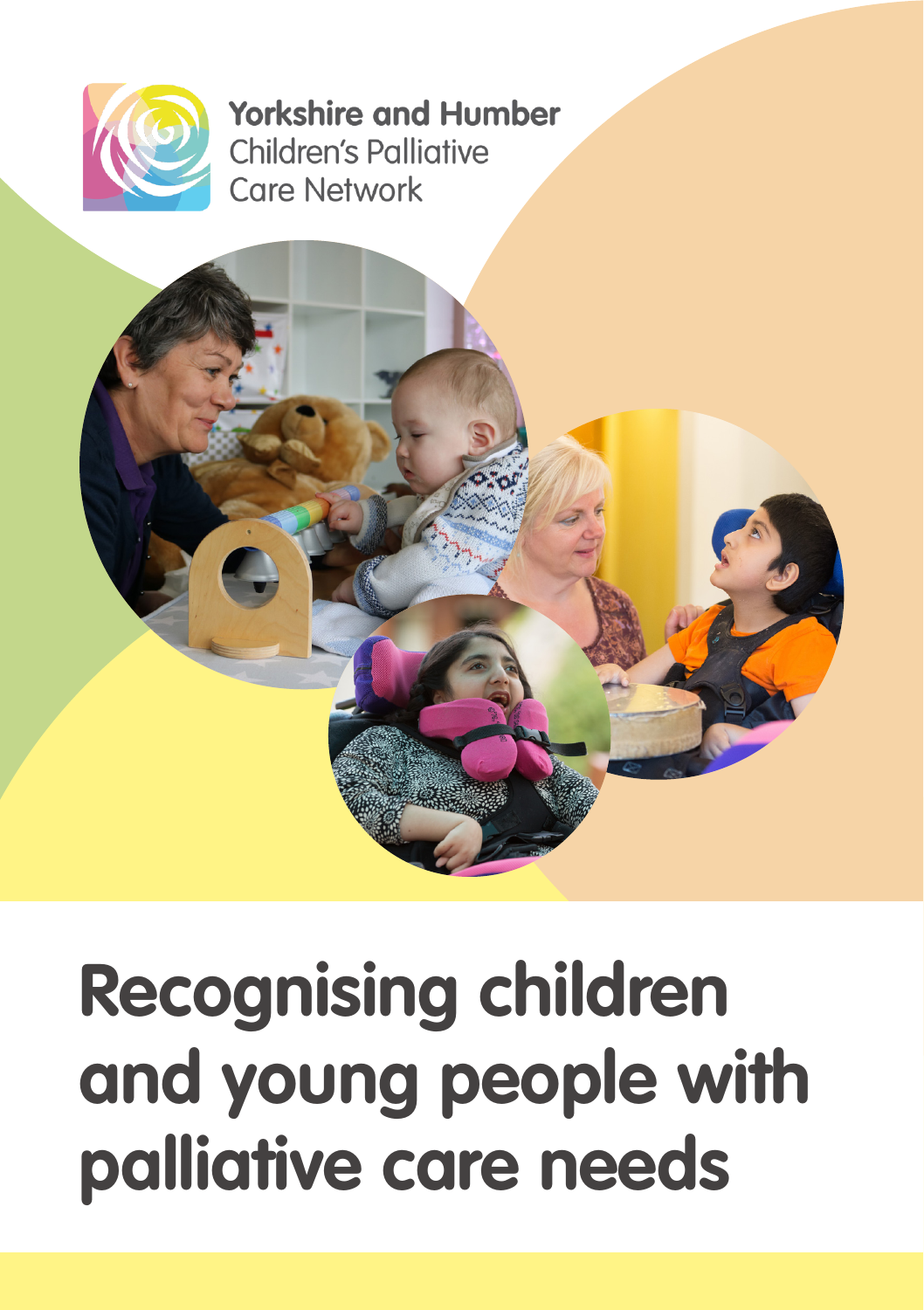#### **Childhood? ASSESS** current care needs

- Consider introducing local palliative care team and hospice services
- Begin discussions with family about their wishes for their child, both during life and in an emergency
- Consider introducing and completing a Child and Young Person's Advance Care Plan (CYPACP) document
- Ensure CYPACP distributed amongst all involved professionals and Yorkshire Ambulance Service

#### **The next 12 months? ASSESS** end of life care needs

## **Would you l** to hear this died w

- Ensure CYPACP documentation is completed and up-to-date, including what family and professionals should do in an emergency
- Discuss choices including preferred place of care and preferred place of death
- Allocate keyworker
- Ensure multi-disciplinary team (MDT) around the child is regularly updated, including education
- Check whether respite care is needed
- Liaise with commissioners on funding of continuing care package

### **Consider plans following death**

- Tissue/organ donation?
- Consider ongoing place of care; offer home/hospice cooling
- Ensure bereavement support offered
- Coroner's referral required?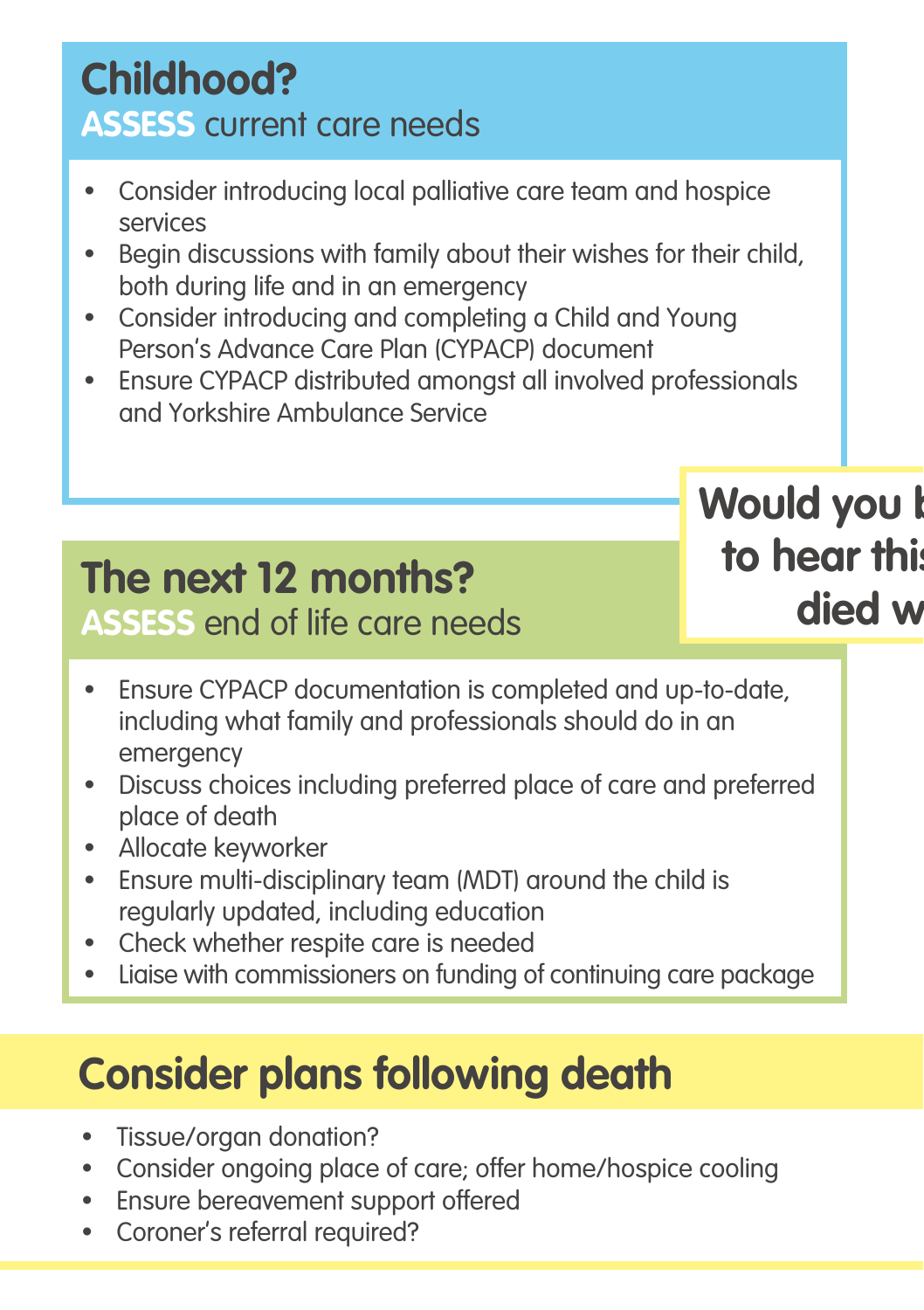#### **The next three months? PLAN** for end of life care

- Review CYPACP/ReSPECT documents and place of care choices
- Ensure GP up-to-date and consider review meeting, plus check whether regular GP review is required to aid certification of death
- Ensure wider MDT is up-to-date and clarify roles
- Introduce end of life care teams as appropriate
- Ensure symptom management plans are in place, with anticipatory medications available
- Ensure family have contact details, including out of hours
- Emergency referral/review of funding for continuing care package

### **we surprised to hear this child had**   $i$ **thin…**

#### **The next few days? IMPLEMENT** end of life care

- Do the family know?
- Are child and family in their preferred place of care? Use regional rapid discharge paperwork if appropriate
- Ensure robust symptom management plan and anticipatory medications are available
- Update team, including GP
- Ensure 24-hour support in place with regular review
- Ensure ReSPECT documentation is in place and up-to-date

- Complete MCCD (+/- cremation form)
- MBRRACE form for infants <28 days
- Inform Child Death Review Team and all professionals involved